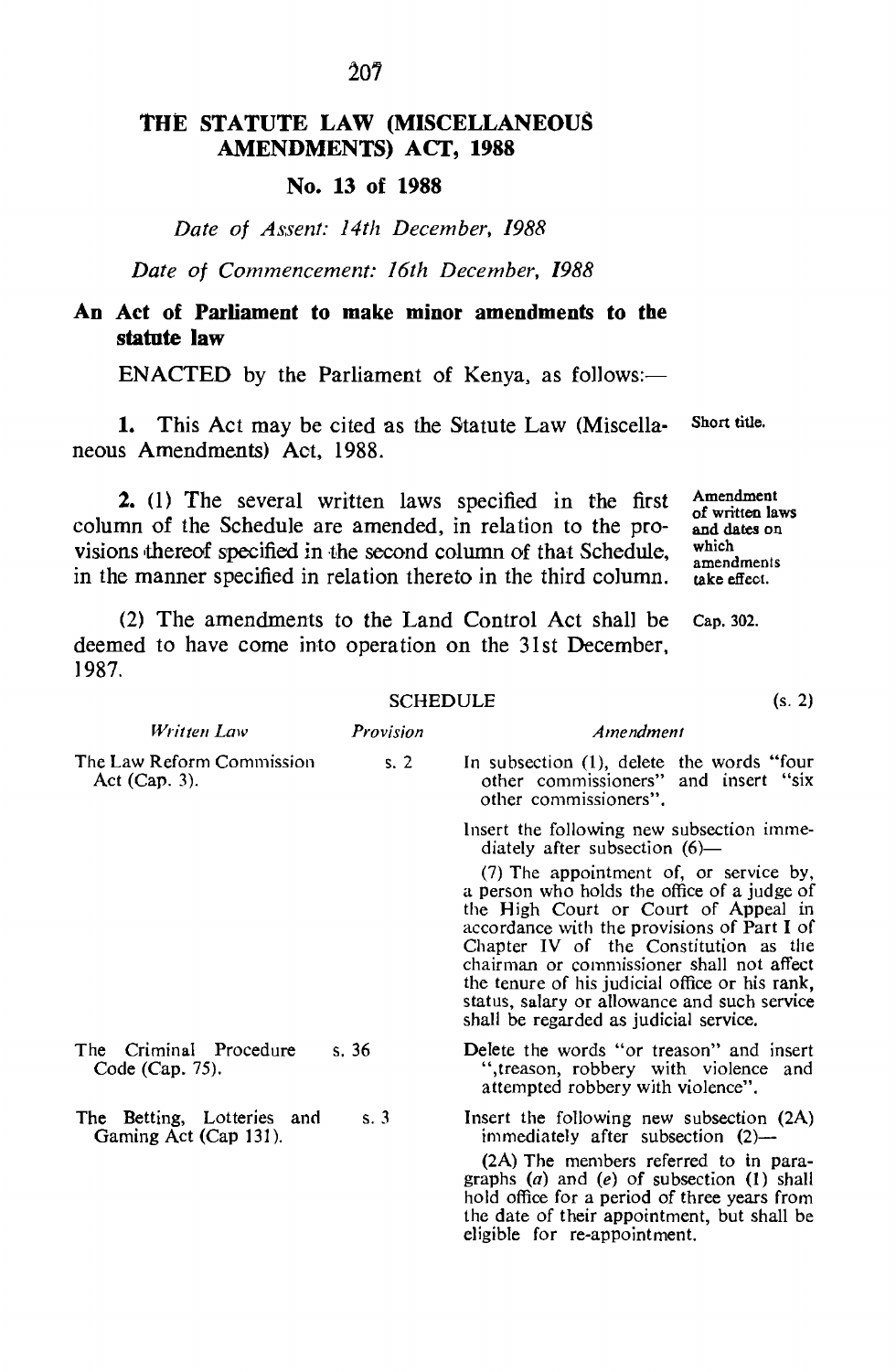**No. 13**

## SCHEDULE-(Contd.)

| Written Law                                     | Provision  | Amendment                                                                                                                                                                     |
|-------------------------------------------------|------------|-------------------------------------------------------------------------------------------------------------------------------------------------------------------------------|
| The Immigration<br>Act (Cap. 172).              | Schedule   | Delete paragraph $(a)$ under class $K$ and<br>insert the following new paragraph-                                                                                             |
|                                                 |            | ( <i>a</i> ) is not less than thirty-five years of age.                                                                                                                       |
| The University of Nairobi<br>Act $(Cap. 210)$ . | s. 23      | Delete the expression "the Controller and<br>Auditor-General" wherever it appears<br>and insert "the Auditor-General (Corpo-<br>rations)".                                    |
| The Moi University Act (Cap.<br>210A).          | s. 21      | Delete the expression "the Controller and<br>Auditor-General" wherever it appears<br>and insert "the Auditor-General (Corpo-<br>rations)".                                    |
| The Universities Act (Cap.<br>$210B$ ).         | s. $19(2)$ | Delete the expression "the Controller and<br>Auditor-General" and insert "the Auditor<br>-General (Corporations)".                                                            |
|                                                 |            | s. $20(1)$ and (2) Delete the expression "the Controller and<br>Auditor-General" wherever it appears<br>and insert "the Auditor-General (Corpo-<br>rations)".                 |
|                                                 | s. $20(3)$ | Delete the expression "the Controller and<br>Auditor-General's report" and insert<br>"the report of the Auditor-General"<br>(Corporations)".                                  |
| The Kenyatta University Act<br>(Cap. 210C).     | s.21       | Delete the expression "the Controller and<br>Auditor-General" wherever it appears<br>and insert "the Auditor-General (Corpo-<br>rations)".                                    |
| The Kenya National Library                      | s. $9(2)$  | Delete and insert the following—                                                                                                                                              |
| Services Board Act (Cap.<br>$225$ ).            |            | (2) The accounts of the Board shall be<br>examined, audited and reported upon<br>annually by the Auditor-General (Corpo-<br>rations).                                         |
| The Trade Disputes Act<br>(Cap. 234).           | and $(6)$  | s. 14(1), (3), (5) Delete and insert the following-                                                                                                                           |
|                                                 |            | (1) For the purpose of the settlement of<br>trade disputes and of matters relating<br>thereto the President may by order<br>establish an Industrial Court consist-<br>ing of- |

 $(a)$  such number of judges, not being Jess than two, as may be determined by the President;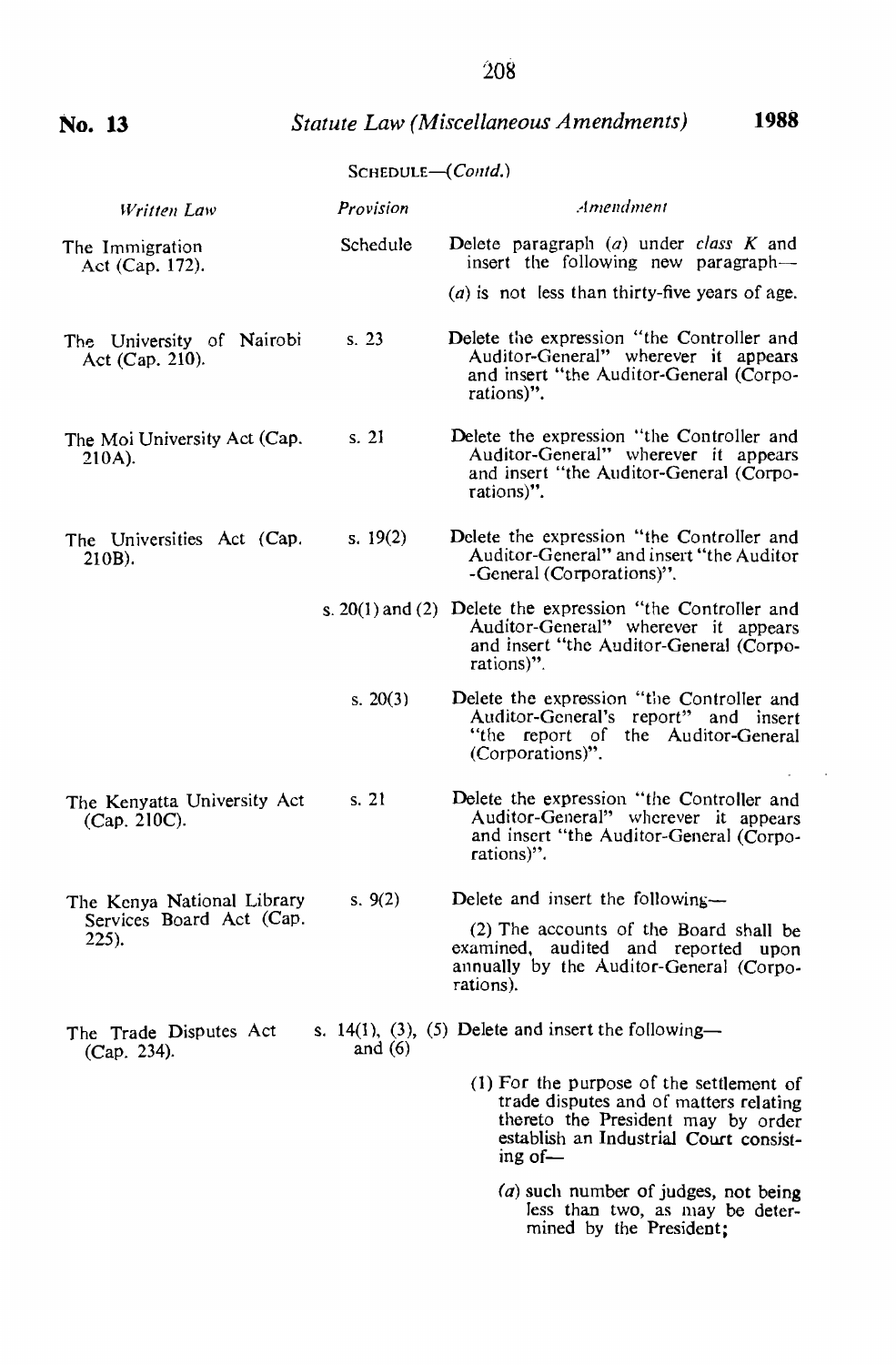*wna;» Law*

### SCHEDULE-(*Contd.)*

| the Federation of Kenya Emplo-<br>yers:                                                                                                                                                                                                                            |
|--------------------------------------------------------------------------------------------------------------------------------------------------------------------------------------------------------------------------------------------------------------------|
| Provided that whenever it<br>appears to be expedient a judge<br>may appoint two assessors, one to<br>represent employees, from a panel<br>of assessors appointed by the<br>Minister, to assist in the determi-<br>nation of any trade dispute before<br>the Court. |
| $(1A)$ A person shall not be qualified to be<br>appointed as a judge under subsection $(1)$<br>unless he is an advocate of the High Court<br>of Kenya of not less than seven years'<br>standing.                                                                   |
| (1B) A person appointed as a judge under<br>subsection (1) shall hold office for a term of<br>not less than five years.                                                                                                                                            |
| (3) A judge of the Court and the other<br>members shall be eligible for re-appointment.                                                                                                                                                                            |
| (5) The jurisdiction of the Court shall be<br>exercised by a judge and two of the other<br>members of the Court selected by him for<br>that purpose; and the Court shall sit in<br>divisions.                                                                      |
| (6) The judges of the Court shall rank<br>among themselves according to the priority<br>of their respective appointments as judges<br>of the Court.                                                                                                                |
|                                                                                                                                                                                                                                                                    |

s.26

Delete the proviso and insert the following-

*Amendment* (b) eight other members, who shall'be appointed for terms of not less than three years by the Minister after consultation with the Central Organization of Trade Unions and

Provided that the total number of councillors nominated or appointed under paragraphs  $(b)$  and  $(c)$  shall not exceed one-third of the number of elected councillors under paragraph (a) or where the number of elected councillors is not divisible by three the next lowest number so divisible.

Delete the definition of "financial year" and insert the following-

"financial year" means the period from the *1st* July to 30th June or such other period as the Minister may at any time by writing addressed to to the Board appoint for the purposes of this section.

| $110$ LOCal GOVGITHICH ACT | $\cdots$   |
|----------------------------|------------|
| $(Cap. 265)$ .             | s. $39(1)$ |
|                            | s. 46      |
|                            |            |

The Local Government Act

| The Local Authorities Provi- | s. $21(5)$ |
|------------------------------|------------|
| dent Fund Act (Cap. 272).    |            |

*Provision*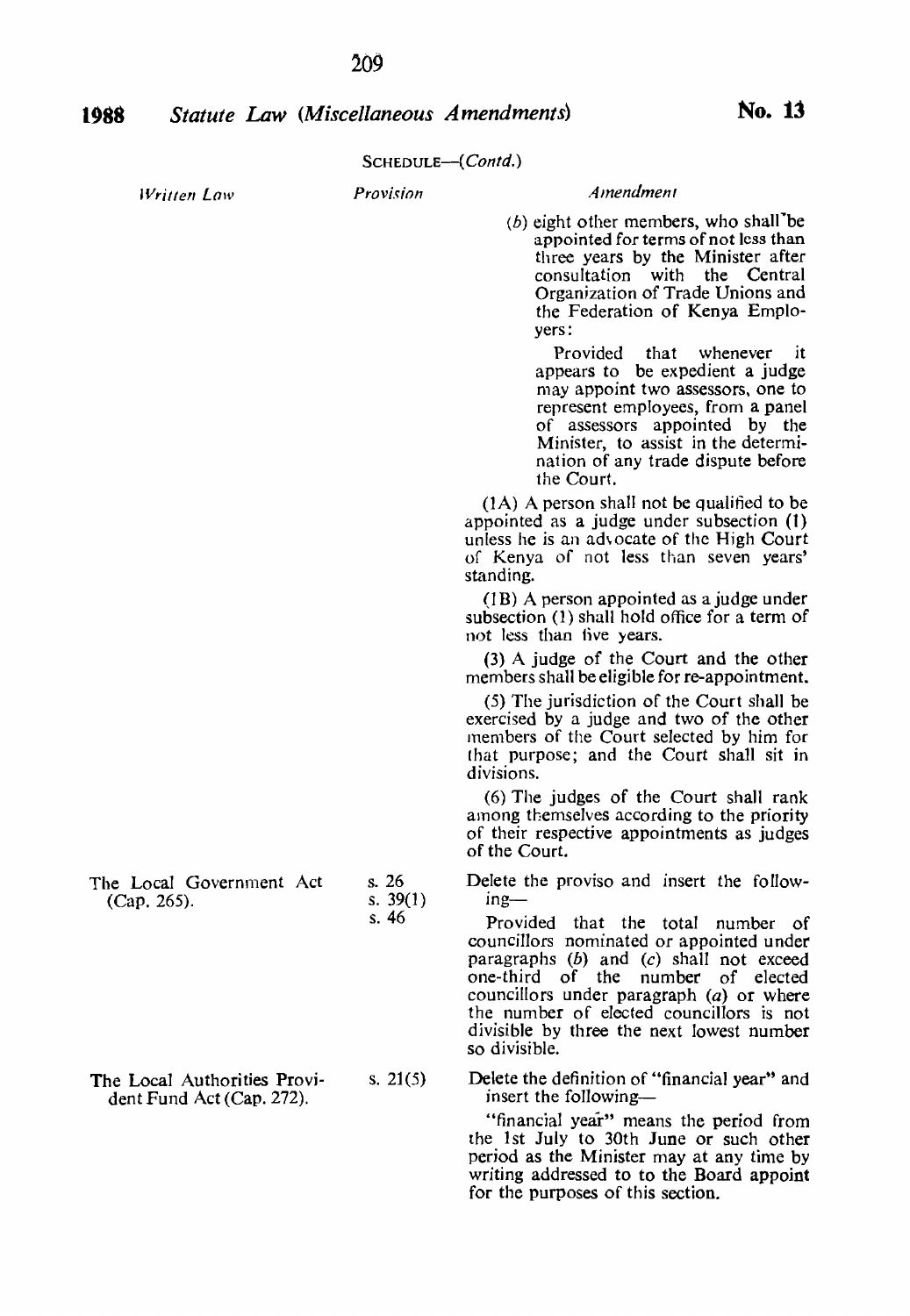#### *Statute* Law *(Miscellaneous Amendments)* **1988**

# SCHEDULE-(*Contd.*)

|                                                                                              | $JCHEDULE$ COMM. |                                                                                                                                                                                                                                                                                                                                                                                    |
|----------------------------------------------------------------------------------------------|------------------|------------------------------------------------------------------------------------------------------------------------------------------------------------------------------------------------------------------------------------------------------------------------------------------------------------------------------------------------------------------------------------|
| Written Law                                                                                  | Provision        | Amendment                                                                                                                                                                                                                                                                                                                                                                          |
| The Landlord and Tenant<br>(Shops, Hotels and Catering<br>Establishments) Act (Cap.<br>301). | s. $2(1)$        | Delete the words "or assignment of"<br>appearing in the definition of "tenancy".                                                                                                                                                                                                                                                                                                   |
| The Land Control Act (Cap.<br>302).                                                          | s. 2             | Delete the words "or a debenture within the<br>meaning of that Act or any interest or<br>right therein" appearing in the definition<br>of "share".                                                                                                                                                                                                                                 |
|                                                                                              | s. $6(1)$        | Insert the following paragraph immediately<br>after paragraph $(b)$ —                                                                                                                                                                                                                                                                                                              |
|                                                                                              |                  | $(c)$ the issue, sale, transfer, mortgage or<br>any other disposal of or dealing with any<br>share in a private company or co-operative<br>society which for the time being owns<br>agricultural land situated within a land<br>control area.                                                                                                                                      |
| The Mining Act (Cap. 306)                                                                    | s. $12$          | Insert the following new subsection imme-<br>diately after subsection $(6)$ —                                                                                                                                                                                                                                                                                                      |
|                                                                                              |                  | (6A) Any person who possesses or deals<br>in any mineral without a mineral dealer's<br>licence shall be guilty of an offence and<br>liable to a fine not exceeding twenty<br>thousand shillings or to imprisonment for a<br>term not exceeding two years or to both;<br>and the minerals in respect of which the<br>offence was committed shall be forfeited to<br>the Government. |
| s.3<br>The Trading in Unwrought<br>Precious Metals Act (Cap.                                 |                  | Delete paragraph $(b)$ of subsection $(1)$ .                                                                                                                                                                                                                                                                                                                                       |
| 309).                                                                                        |                  | Delete subsection (2).                                                                                                                                                                                                                                                                                                                                                             |
| tection Act (Cap. 310).                                                                      |                  | The Diamond Industry Pro- s. 11(2) and (3) Delete subsection (2) and insert the follo-<br>$wing-$                                                                                                                                                                                                                                                                                  |
|                                                                                              |                  | (2) The fee for a licence shall be ten<br>thousand shillings.                                                                                                                                                                                                                                                                                                                      |
|                                                                                              |                  | Delete the proviso to subsection (3).                                                                                                                                                                                                                                                                                                                                              |
| The<br>Agricultural Produce<br>Marketing Act (Cap. 320).                                     | s. $14(3)$       | Delete and insert the following—                                                                                                                                                                                                                                                                                                                                                   |
|                                                                                              |                  | (3) The accounts of every Marketing<br>Board shall be examined, audited and<br>reported upon annually by the Auditor-<br>General (Corporations).                                                                                                                                                                                                                                   |
| The National Cereals and<br>Produce Board Act (Cap.<br>338).                                 | s. $25(2)$       | Delete the expression "the Controller and<br>Auditor-General" and insert "the Audi-<br>tor-General (Corporations)".                                                                                                                                                                                                                                                                |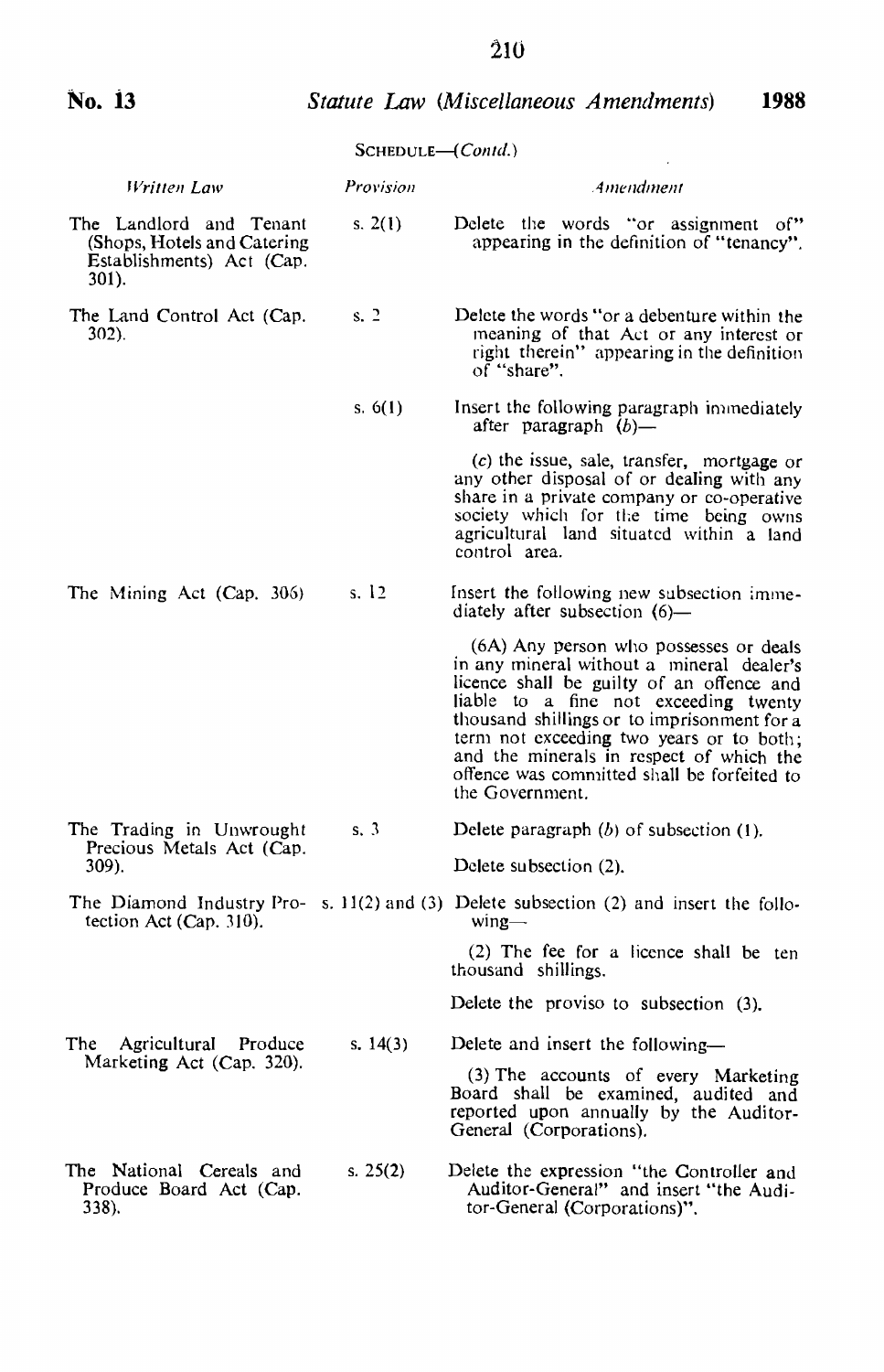### 211

1988

•

like.

ŕ,

*Written Law*

*Statute Low (MisceUaneous Amendments)*

*Provision*

SCHEDULE-(Contd.)

The Pyrethrum Act (Cap. 340) s. 31(2) Delete and insert the following-(2) The accounts of the Board shall be examined. audited and reported upon annually by the Auditor-General (Corporations). be Sisal Industry Act (Cap. s, 10(1) Delete and insert the following-341) (1) The accounts of the Board shall be examined. audited and reported upon annually by the Auditor-General (Corporations). Agricultural Develop g. 17(1) Delete and insert the following-\*ment Corporation Act (Cap.<br>[346).<br>\* (2) The accounts of the Corporation shall ( be examined. audited and reported upon annually by the Auditor-General (Corporations). the Irrigation Act (Cap. 347) s. 22(1) Delete and insert the following-(1) The accounts of the Board shall be examined, audited and reported upon annually by the Auditor-General (Corporations). lee Pig Industry Act (Cap. 361) s.7(3) Delete and insert the following-(3) The accounts of the Board shall be examined, and<br>ited and reported annually by the Auditor-General (Corporations). Delete-the expression "the Controller and<br>Auditor-General" wherever it appears **B Kenya Meat Commission** s, t6 **Mct (Cap. 362).** and insert "the Auditor-General (Corporations)". State Corporations s.  $26(1)$  (a) Delete and insert the following- $\text{Act}$  (Cap. 446).  $(a)$  The Permanent Secretary in the Office of the President who shall be the *»:* chairman. 5.29 Delete the words *"or* which or who restricts the Inspector in the performance of his duties" and insert "or which or who restricts the Auditor-General (Corporations) or the Inspector in the performance of his duties".

Delete and insert the following-

s. 5(4)

(4) A member appointed under subsection (1) (e) may resign by notice in writing addressed to the chairman of the Board,

No. 13

*Amendment*

<sup>5</sup>: Investment Promotion<br>**Centre Act (Cap. 485)**